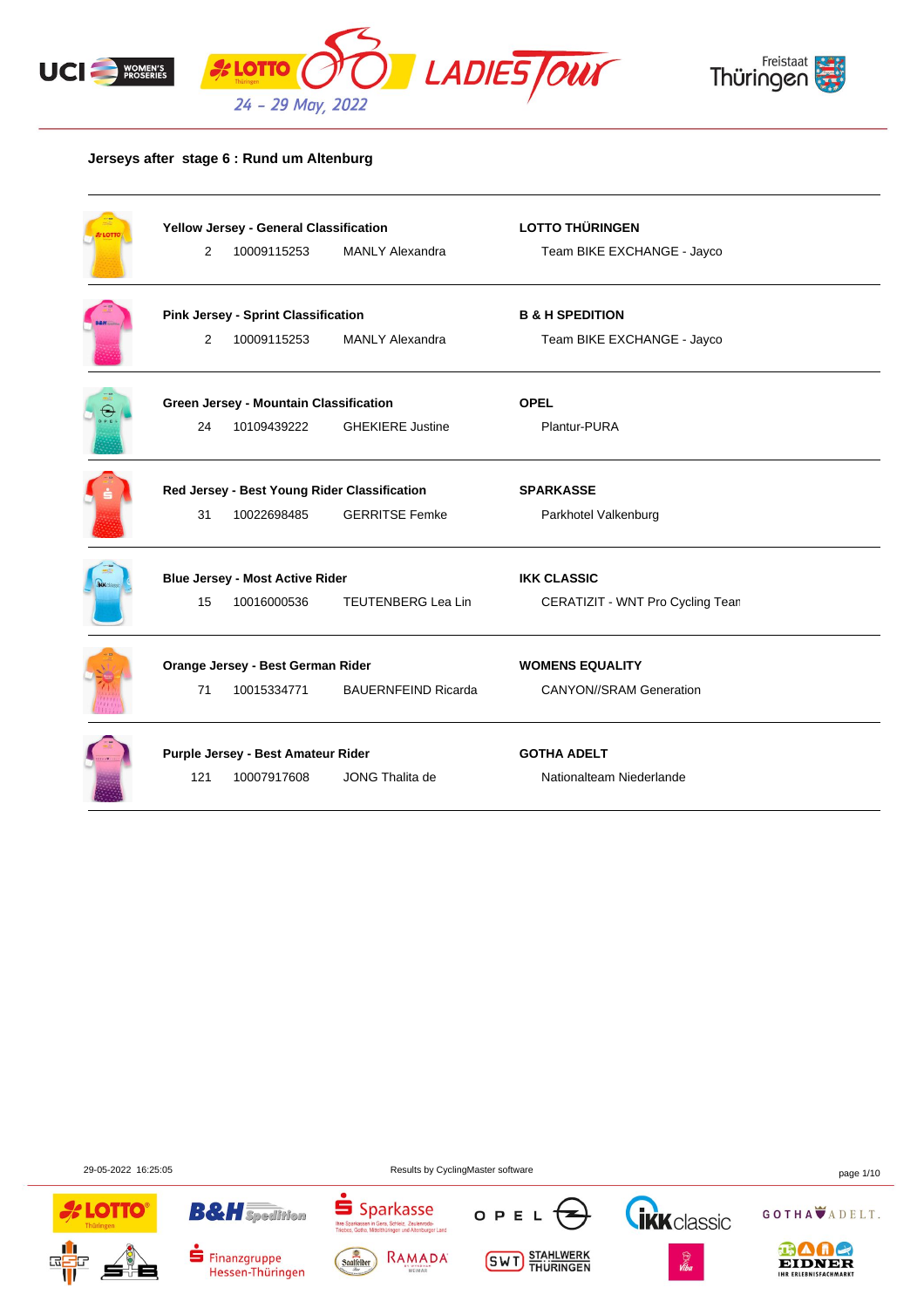





#### **Result Stage 6 : Rund um Altenburg**

*Distance: 104.3 km Average speed of the winner: 39.991 km/h Number of starters: 86 Riders abandoning the race: 1*

| Pos              | Nr           | UCI ID      | Surname, Name                                        | Team                             | Cat | Time    | Gap  | <b>Bonus</b> |
|------------------|--------------|-------------|------------------------------------------------------|----------------------------------|-----|---------|------|--------------|
| 1                | 2            | 10009115253 | <b>MANLY Alexandra</b>                               | Team BIKE EXCHANGE - Jayco       |     | 2:36:29 |      | 10"          |
| $\overline{2}$   | 14           | 10009639962 | <b>LACH Marta</b>                                    | CERATIZIT - WNT Pro Cycling Team |     | 2:36:29 |      | 6"           |
| 3                | 101          | 10030159607 | <b>ZANARDI Silvia</b>                                | <b>BePink</b>                    |     | 2:36:29 |      | 4"           |
| 4                | 52           | 10010171543 | GASKJENN Ingvild                                     | Team Coop-Hitec Products         |     | 2:36:29 |      |              |
| $\mathbf 5$      | $\mathbf{1}$ | 10011138311 | ROSEMAN-GANNON Ruby                                  | Team BIKE EXCHANGE - Jayco       |     | 2:36:29 |      |              |
| 6                | 21           | 10003293940 | <b>CANT Sanne</b>                                    | Plantur-PURA                     |     | 2:36:29 |      |              |
| $\boldsymbol{7}$ | 42           | 10010199330 | <b>HOLDEN Elizabeth</b>                              | Le Col - Wahoo                   |     | 2:36:29 |      |              |
| 8                | 132          | 10064983920 | <b>GOOSSENS Marthe</b>                               | Nationalteam Belgien             |     | 2:36:29 |      |              |
| 9                | 63           | 10011033732 | <b>MORICHON Anaïs</b>                                | Arkea Pro Cycling Team           |     | 2:36:29 |      |              |
| 10               | 24           | 10109439222 | <b>GHEKIERE Justine</b>                              | Plantur-PURA                     |     | 2:36:29 |      |              |
| 11               | 4            | 10008672689 | FIDANZA Arianna                                      | Team BIKE EXCHANGE - Jayco       |     | 2:36:29 |      |              |
| 12               | 83           | 10014963848 | <b>MARTURANO Greta</b>                               | Top Girls Fassa Bortolo          |     | 2:36:29 |      |              |
| 13               | 71           | 10015334771 | <b>BAUERNFEIND Ricarda</b>                           | <b>CANYON//SRAM Generation</b>   |     | 2:36:29 |      |              |
| 14               | 31           | 10022698485 | <b>GERRITSE Femke</b>                                | Parkhotel Valkenburg             |     | 2:36:29 |      |              |
| 15               | 65           | 10009817895 | <b>RICHIOUD Greta</b>                                | Arkea Pro Cycling Team           |     | 2:36:29 |      |              |
| 16               | 133          | 10083955504 | VAN EYNDE Fien                                       | Nationalteam Belgien             |     | 2:36:29 |      |              |
| 17               | 116          | 10010200845 | <b>WATERREUS Kylie</b>                               | Lotto Soudal Ladies              |     | 2:36:29 |      |              |
| 18               | 91           | 10087839746 | <b>FRAIN Nicole</b>                                  | Roxsolt Liv Sram                 |     | 2:36:29 |      |              |
| 19               | 143          | 10004603137 | <b>KASPER Romy</b>                                   | Nationalteam Deutschland         |     | 2:36:29 |      |              |
| 20               | 114          | 10064951483 | <b>GIELKENS Esmée</b>                                | Lotto Soudal Ladies              |     | 2:36:29 |      |              |
| 21               | 66           | 10066772861 | <b>FOUQUENET Amandine</b>                            | Arkea Pro Cycling Team           |     | 2:36:29 |      |              |
| 22               | 125          | 10059824126 | <b>EMPEL Fem van</b>                                 | Nationalteam Niederlande         |     | 2:36:29 |      |              |
| 23               | 126          | 10014217150 | <b>ADEGEEST Loes</b>                                 | Nationalteam Niederlande         |     | 2:36:29 |      |              |
| 24               | 36           | 10016031858 | <b>MARKUS Femke</b>                                  | Parkhotel Valkenburg             |     | 2:36:29 |      |              |
| 25               | 34           | 10022772146 | <b>BREDEWOLD Mischa</b>                              | Parkhotel Valkenburg             |     | 2:36:37 | 0:08 |              |
| 26               | 44           | 10086486796 | <b>TOWERS Alice</b>                                  | Le Col - Wahoo                   |     | 2:36:37 | 0:08 |              |
| 27               | 106          | 10015335377 | HAJKOVA Markéta                                      | <b>BePink</b>                    |     | 2:36:44 | 0:15 |              |
| 28               | 62           | 10088433466 | <b>BIRIUKOVA Yuliia</b>                              | Arkea Pro Cycling Team           |     | 2:36:45 | 0:16 |              |
| 29               | 81           | 10029808282 | <b>BARIANI</b> Giorgia                               | Top Girls Fassa Bortolo          |     | 2:36:45 | 0:16 |              |
| 30               | 144          | 10036432776 | <b>STERN Friederike</b>                              | Nationalteam Deutschland         |     | 2:36:47 | 0:18 |              |
| 31               | 121          | 10007917608 | JONG Thalita de                                      | Nationalteam Niederlande         | A   | 2:36:47 | 0:18 |              |
| 32               | 11           | 10004602935 | <b>BRENNAUER Lisa</b>                                | CERATIZIT - WNT Pro Cycling Team |     | 2:36:47 | 0:18 |              |
| 33               | 43           | 10058506340 | <b>KING Eluned</b>                                   | Le Col - Wahoo                   |     | 2:36:47 | 0:18 |              |
| 34               | 166          | 10099254525 | <b>STARK Michelle</b>                                | MAXX-SOLAR LINDIG Women Racir A  |     | 2:36:47 | 0:18 |              |
| 35               | 35           | 10015510381 | <b>HAAFTEN Kirstie van</b>                           | Parkhotel Valkenburg             |     | 2:36:47 | 0:18 |              |
| 36               | 13           | 10007278822 | <b>CONFALONIERI Maria Giulia</b>                     | CERATIZIT - WNT Pro Cycling Team |     | 2:36:47 | 0:18 |              |
| 37               | 84           | 10014963040 | SILVESTRI Debora                                     | Top Girls Fassa Bortolo          |     | 2:36:47 | 0:18 |              |
| 38               | 112          | 10009861951 | <b>DOCX Mieke</b>                                    | Lotto Soudal Ladies              |     | 2:36:47 | 0:18 |              |
| 39               | 154          | 10036382660 | <b>KRAHL Judith</b>                                  | <b>Team Stuttgart</b>            | Α   | 2:36:47 | 0:18 |              |
| 40               | 64           | 10014322739 | <b>COSTON Morgane</b>                                | Arkea Pro Cycling Team           |     | 2:36:47 | 0:18 |              |
| 41               | 113          | 10062630153 | <b>GEURTS Mijntje</b>                                | Lotto Soudal Ladies              |     | 2:36:47 | 0:18 |              |
| 42               | 32           | 10023144483 | NOOIJEN Lieke                                        | Parkhotel Valkenburg             |     | 2:36:47 | 0:18 |              |
| 43               | 26           | 10016491596 | VELDE Julie van de                                   | Plantur-PURA                     |     | 2:36:47 | 0:18 |              |
| 44               | 146          | 10054429714 | RIEDMANN Linda                                       | Nationalteam Deutschland         |     | 2:36:55 | 0:26 |              |
| 45               | 46           | 10123257476 | AGT Eva van                                          | Le Col - Wahoo                   |     | 2:36:55 | 0:26 |              |
| 46               | 155          | 10055683135 | <b>LANTZSCH Selma</b>                                | <b>Team Stuttgart</b>            | Α   | 2:36:57 | 0:28 |              |
| 47               | 73           | 10009859325 | ESPINOLA SALINAS Agua Marina CANYON//SRAM Generation |                                  |     | 2:36:59 | 0:30 |              |
| 48               | 161          | 10092556168 | FOX Katharina                                        | MAXX-SOLAR LINDIG Women Racir A  |     | 2:37:02 | 0:33 |              |
| 49               | 92           | 10014838051 | <b>BARROW Justine</b>                                | Roxsolt Liv Sram                 |     | 2:37:09 | 0:40 |              |
| 50               | 85           | 10030291666 | <b>MONTICOLO Iris</b>                                | Top Girls Fassa Bortolo          |     | 2:37:09 | 0:40 |              |
| 51               | 86           | 10067801061 | PALAZZI Alice                                        | Top Girls Fassa Bortolo          |     | 2:37:09 | 0:40 |              |
| 52               | 33           | 10022814279 | ROOIJEN Anne van                                     | Parkhotel Valkenburg             |     | 2:37:15 | 0:46 |              |
| 53               | 135          | 10059925873 | <b>MEERTENS Lone</b>                                 | Nationalteam Belgien             |     | 2:37:17 | 0:48 |              |
| 54               | 15           | 10016000536 | TEUTENBERG Lea Lin                                   | CERATIZIT - WNT Pro Cycling Team |     | 2:37:20 | 0:51 |              |
| 55               | 123          | 10023161560 | <b>HENGEVELD Daniek</b>                              | Nationalteam Niederlande         |     | 2:37:33 | 1:04 |              |
| 56               | 134          | 10009126266 | <b>VERDONSCHOT Laura</b>                             | Nationalteam Belgien             | Α   | 2:37:33 | 1:04 |              |

29-05-2022 16:25:05 Results by CyclingMaster software page 2/10





**B&H** Spedition



 $S<sub>parkasse</sub>$ 

.<br>1 Gera, Schleiz, Zeulenroda-<br>ittelthüringen und Altenburger Land

Thre Spa





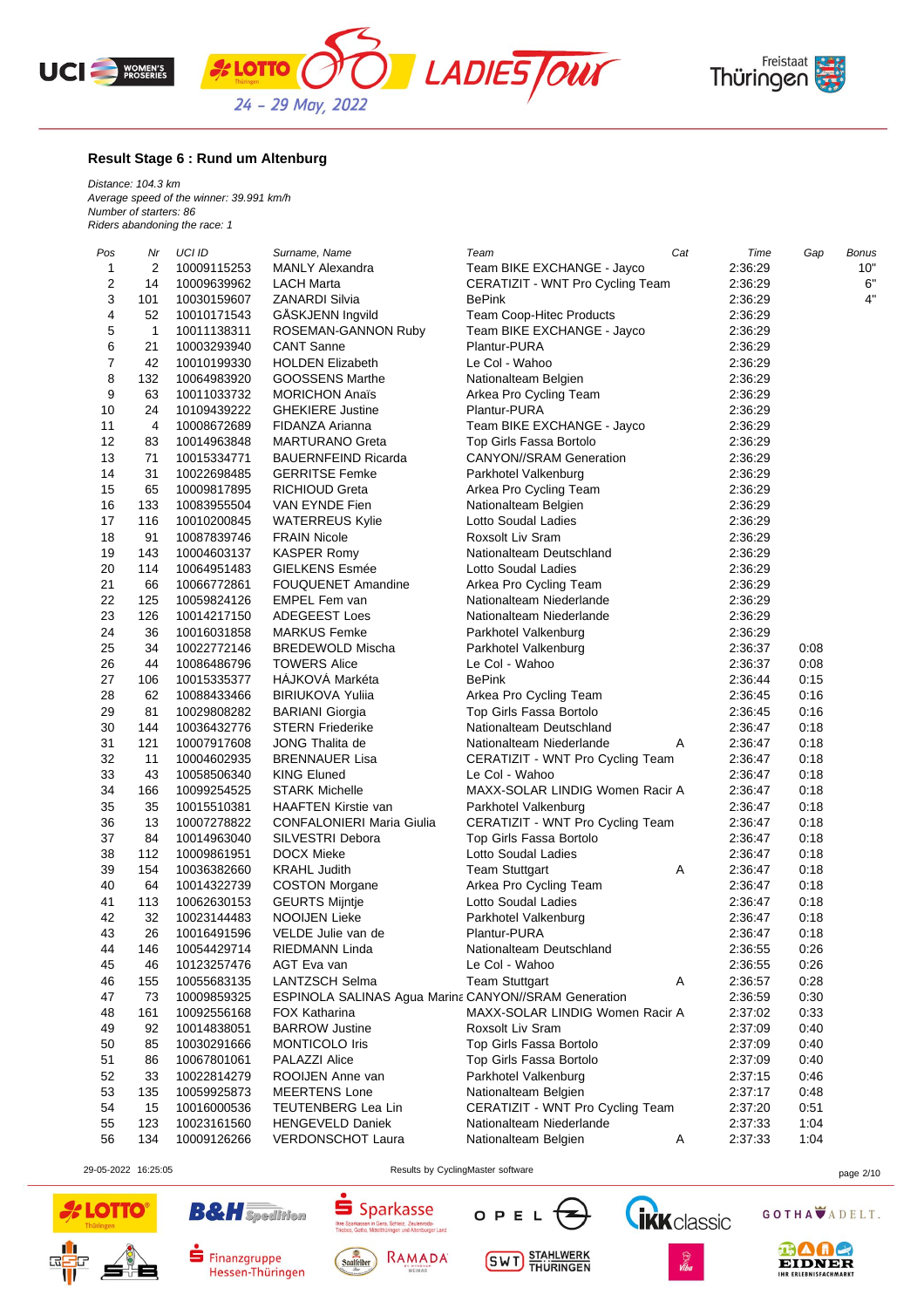



| Pos | Nr  | <b>UCI ID</b> | Surname, Name              | Team                             | Cat | Time    | Gap        | <b>Bonus</b> |
|-----|-----|---------------|----------------------------|----------------------------------|-----|---------|------------|--------------|
| 57  | 3   | 10007808682   | <b>BAKER Georgia</b>       | Team BIKE EXCHANGE - Jayco       |     | 2:37:39 | 1:10       |              |
| 58  | 145 | 10036438537   | <b>REIGNER Lena</b>        | Nationalteam Deutschland         |     | 2:37:44 | 1:15       |              |
| 59  | 5   | 10078996780   | <b>CAMPBELL Teniel</b>     | Team BIKE EXCHANGE - Jayco       |     | 2:37:57 | 1:28       |              |
| 60  | 93  | 10112270713   | <b>FIELD Matilda</b>       | Roxsolt Liv Sram                 |     | 2:44:51 | 8:22       |              |
| 61  | 41  | 10009750096   | <b>CHRISTIAN Anna</b>      | Le Col - Wahoo                   |     | 2:44:51 | 8:22       |              |
| 62  | 103 | 10029945904   | <b>BRUFANI</b> Letizia     | <b>BePink</b>                    |     | 2:48:52 | 12:23      |              |
| 63  | 141 | 10036547863   | <b>BUCH Hannah</b>         | Nationalteam Deutschland         |     | 2:48:52 | 12:23      |              |
| 64  | 45  | 10014189262   | <b>VERHULST Gladys</b>     | Le Col - Wahoo                   |     | 2:48:52 | 12:23      |              |
| 65  | 162 | 10005316590   | <b>VENTKER Lydia</b>       | MAXX-SOLAR LINDIG Women Racin A  |     | 2:48:52 | 12:23      |              |
| 66  | 105 | 10028734212   | <b>VITILLO Matilde</b>     | <b>BePink</b>                    |     | 2:48:52 | 12:23      |              |
| 67  | 151 | 10036352247   | <b>DOPJANS Hanna</b>       | <b>Team Stuttgart</b>            | A   | 2:48:52 | 12:23      |              |
| 68  | 12  | 10010169220   | <b>BRAUßE Franziska</b>    | CERATIZIT - WNT Pro Cycling Team |     | 2:48:52 | 12:23      |              |
| 69  | 136 | 10023335857   | <b>KNAVEN Senne</b>        | Nationalteam Belgien             |     | 2:51:04 | 14:35      |              |
| 70  | 16  | 10036382559   | <b>SEIDEL Clea</b>         | CERATIZIT - WNT Pro Cycling Team |     | 2:51:04 | 14:35      |              |
| 71  | 54  | 10020423332   | <b>JØRGENSEN Tiril</b>     | Team Coop-Hitec Products         |     | 2:51:04 | 14:35      |              |
| 72  | 124 | 10023376071   | WETERING Carola van de     | Nationalteam Niederlande         |     | 2:51:04 | 14:35      |              |
| 73  | 156 | 10051579126   | <b>STELLING Victoria</b>   | <b>Team Stuttgart</b>            | A   | 2:51:04 | 14:35      |              |
| 74  | 53  | 10092910321   | <b>IVERSEN Ane</b>         | <b>Team Coop-Hitec Products</b>  |     | 2:51:04 | 14:35      |              |
| 75  | 131 | 10009777681   | <b>DELBAERE</b> Fien       | Nationalteam Belgien             |     | 2:51:04 | 14:35      |              |
| 76  | 142 | 10054101227   | <b>JÄHRIG Fabienne</b>     | Nationalteam Deutschland         | Α   | 2:51:08 | 14:39      |              |
| 77  | 165 | 10015539986   | <b>SCHULZ Tina</b>         | MAXX-SOLAR LINDIG Women Racin A  |     | 2:51:08 | 14:39      |              |
| 78  | 75  | 10078069422   | <b>SHARPE Llori</b>        | <b>CANYON//SRAM Generation</b>   |     | 2:51:09 | 14:40      |              |
| 79  | 56  | 10010790121   | <b>RIFFEL Christa</b>      | <b>Team Coop-Hitec Products</b>  |     | 2:51:09 | 14:40      |              |
| 80  | 153 | 10036347496   | <b>KASTENHUBER Sarah</b>   | <b>Team Stuttgart</b>            | A   | 2:51:09 | 14:40      |              |
| 81  | 104 | 10030483848   | <b>CRESTANELLO Lara</b>    | <b>BePink</b>                    |     | 2:51:09 | 14:40      |              |
| 82  | 82  | 10029383102   | <b>MICHIELETTO Vanessa</b> | Top Girls Fassa Bortolo          |     | 2:51:09 | 14:40      |              |
| 83  | 152 | 10075497710   | PÖHL Kerstin               | <b>Team Stuttgart</b>            | Α   | 2:51:12 | 14:43      |              |
| 84  | 74  | 10076897338   | NZAYISENGA Valentine       | <b>CANYON//SRAM Generation</b>   |     | 2:51:15 | 14:46      |              |
| 85  | 164 | 10086772241   | <b>HILD Amelie</b>         | MAXX-SOLAR LINDIG Women Racin A  |     | 3:05:22 | 28:53      |              |
|     | 23  | 10008082912   | <b>WORST Annemarie</b>     | Plantur-PURA                     |     |         | <b>DNF</b> |              |

29-05-2022 16:25:05 Results by CyclingMaster software page 3/10



**B&H** Spedition Finanzgruppe

Hessen-Thüringen









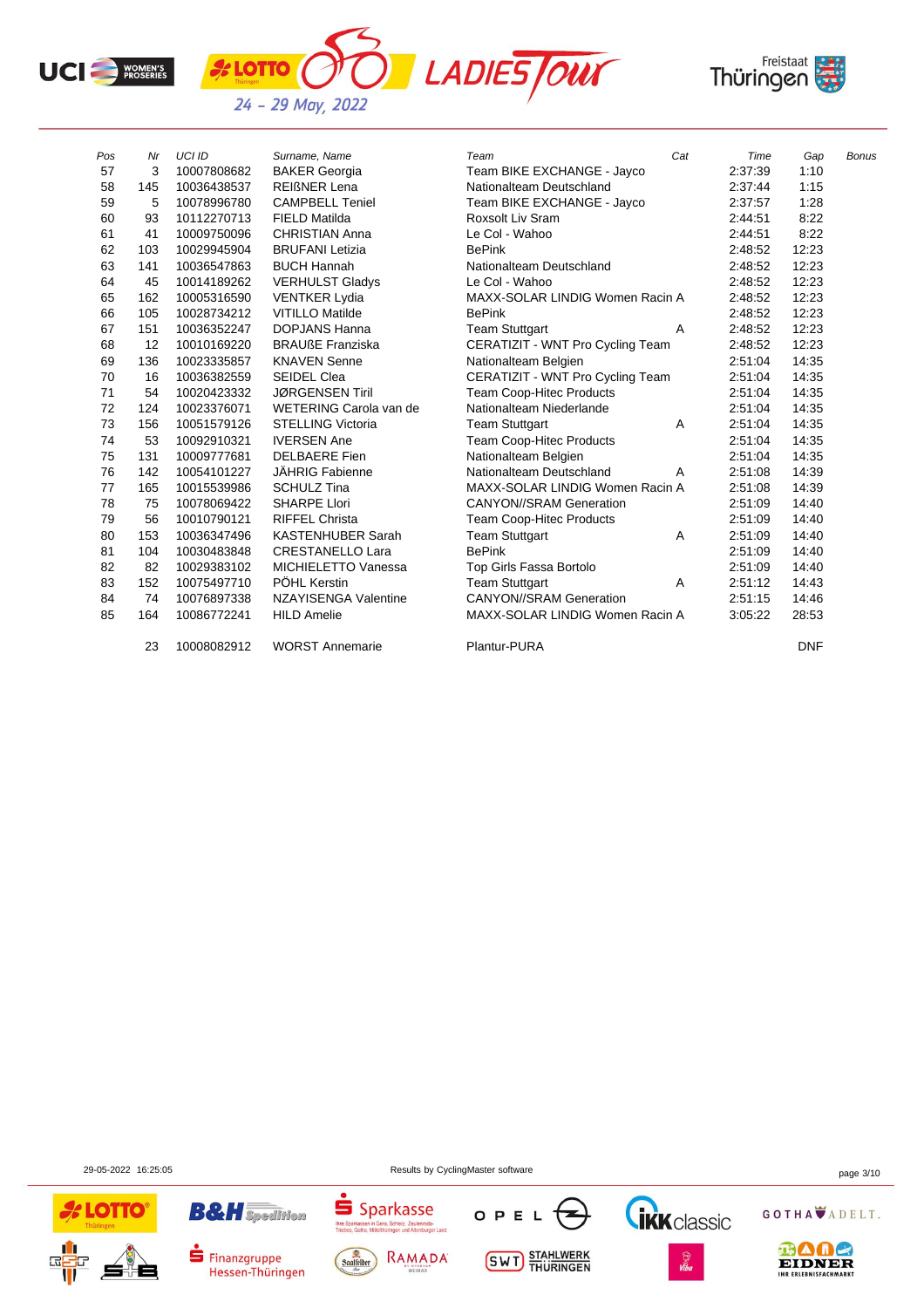





## **Individual Classification by Time after Stage 6 : Rund um Altenburg**

| Pos            | Nr  | UCI ID      | Surname, Name                                        | Team                             | Cat | Time     | Gap   | <b>Bonus</b> |
|----------------|-----|-------------|------------------------------------------------------|----------------------------------|-----|----------|-------|--------------|
| 1              | 2   | 10009115253 | <b>MANLY Alexandra</b>                               | Team BIKE EXCHANGE - Jayco       |     | 18:19:31 |       | 10" 2"       |
| 2              | 14  | 10009639962 | LACH Marta                                           | CERATIZIT - WNT Pro Cycling Team |     | 18:20:04 | 0:33  | 6" 4"        |
| 3              | 31  | 10022698485 | <b>GERRITSE Femke</b>                                | Parkhotel Valkenburg             |     | 18:20:22 | 0:51  | 4"           |
| 4              | 101 | 10030159607 | ZANARDI Silvia                                       | <b>BePink</b>                    |     | 18:20:26 | 0:55  | 4"           |
| 5              | 71  | 10015334771 | <b>BAUERNFEIND Ricarda</b>                           | <b>CANYON//SRAM Generation</b>   |     | 18:20:33 | 1:02  |              |
| 6              | 21  | 10003293940 | <b>CANT Sanne</b>                                    | Plantur-PURA                     |     | 18:20:36 | 1:05  |              |
| $\overline{7}$ | 42  | 10010199330 | <b>HOLDEN Elizabeth</b>                              | Le Col - Wahoo                   |     | 18:20:37 | 1:06  |              |
| 8              | 83  | 10014963848 | <b>MARTURANO Greta</b>                               | Top Girls Fassa Bortolo          |     | 18:20:39 | 1:08  |              |
| 9              | 91  | 10087839746 | <b>FRAIN Nicole</b>                                  | Roxsolt Liv Sram                 |     | 18:20:43 | 1:12  |              |
| 10             | 24  | 10109439222 | <b>GHEKIERE Justine</b>                              | Plantur-PURA                     |     | 18:20:46 | 1:15  |              |
| 11             | 34  | 10022772146 | <b>BREDEWOLD Mischa</b>                              | Parkhotel Valkenburg             |     | 18:20:50 | 1:19  |              |
| 12             | 63  | 10011033732 | <b>MORICHON Anaïs</b>                                | Arkea Pro Cycling Team           |     | 18:20:51 | 1:20  |              |
| 13             | 4   | 10008672689 | FIDANZA Arianna                                      | Team BIKE EXCHANGE - Jayco       |     | 18:20:54 | 1:23  |              |
| 14             |     |             |                                                      |                                  |     |          |       |              |
|                | 126 | 10014217150 | ADEGEEST Loes                                        | Nationalteam Niederlande         |     | 18:21:05 | 1:34  |              |
| 15             | 65  | 10009817895 | <b>RICHIOUD Greta</b>                                | Arkea Pro Cycling Team           |     | 18:21:09 | 1:38  |              |
| 16             | 44  | 10086486796 | <b>TOWERS Alice</b>                                  | Le Col - Wahoo                   |     | 18:21:10 | 1:39  |              |
| 17             | 143 | 10004603137 | <b>KASPER Romy</b>                                   | Nationalteam Deutschland         |     | 18:21:14 | 1:43  |              |
| 18             | 62  | 10088433466 | <b>BIRIUKOVA Yuliia</b>                              | Arkea Pro Cycling Team           |     | 18:21:22 | 1:51  |              |
| 19             | 1   | 10011138311 | ROSEMAN-GANNON Ruby                                  | Team BIKE EXCHANGE - Jayco       |     | 18:21:43 | 2:12  |              |
| 20             | 26  | 10016491596 | VELDE Julie van de                                   | Plantur-PURA                     |     | 18:21:44 | 2:13  |              |
| 21             | 113 | 10062630153 | <b>GEURTS Mijntje</b>                                | Lotto Soudal Ladies              |     | 18:22:17 | 2:46  |              |
| 22             | 52  | 10010171543 | GASKJENN Ingvild                                     | <b>Team Coop-Hitec Products</b>  |     | 18:25:10 | 5:39  |              |
| 23             | 46  | 10123257476 | AGT Eva van                                          | Le Col - Wahoo                   |     | 18:29:11 | 9:40  |              |
| 24             | 36  | 10016031858 | <b>MARKUS Femke</b>                                  | Parkhotel Valkenburg             |     | 18:29:19 | 9:48  |              |
| 25             | 13  | 10007278822 | <b>CONFALONIERI Maria Giulia</b>                     | CERATIZIT - WNT Pro Cycling Team |     | 18:29:28 | 9:57  |              |
| 26             | 125 | 10059824126 | <b>EMPEL Fem van</b>                                 | Nationalteam Niederlande         |     | 18:30:10 | 10:39 |              |
| 27             | 132 | 10064983920 | GOOSSENS Marthe                                      | Nationalteam Belgien             |     | 18:31:07 | 11:36 |              |
| 28             | 146 | 10054429714 | <b>RIEDMANN Linda</b>                                | Nationalteam Deutschland         |     | 18:32:22 | 12:51 |              |
| 29             | 35  | 10015510381 | <b>HAAFTEN Kirstie van</b>                           | Parkhotel Valkenburg             |     | 18:32:55 | 13:24 |              |
| 30             | 154 | 10036382660 | <b>KRAHL Judith</b>                                  | Team Stuttgart                   | Α   | 18:35:53 | 16:22 |              |
| 31             | 15  | 10016000536 | TEUTENBERG Lea Lin                                   | CERATIZIT - WNT Pro Cycling Team |     | 18:36:49 | 17:18 |              |
| 32             | 121 | 10007917608 | JONG Thalita de                                      | Nationalteam Niederlande         | Α   | 18:36:56 | 17:25 |              |
| 33             | 66  | 10066772861 | <b>FOUQUENET Amandine</b>                            | Arkea Pro Cycling Team           |     | 18:37:43 | 18:12 |              |
| 34             | 92  | 10014838051 | <b>BARROW Justine</b>                                | Roxsolt Liv Sram                 |     | 18:38:32 | 19:01 |              |
| 35             | 84  | 10014963040 | SILVESTRI Debora                                     | Top Girls Fassa Bortolo          |     | 18:39:26 | 19:55 |              |
| 36             | 11  | 10004602935 | <b>BRENNAUER Lisa</b>                                | CERATIZIT - WNT Pro Cycling Team |     | 18:39:42 | 20:11 |              |
| 37             | 3   |             |                                                      | Team BIKE EXCHANGE - Jayco       |     |          |       |              |
|                |     | 10007808682 | <b>BAKER Georgia</b>                                 |                                  |     | 18:40:12 | 20:41 |              |
| 38             | 64  | 10014322739 | <b>COSTON Morgane</b>                                | Arkea Pro Cycling Team           |     | 18:40:32 | 21:01 |              |
| 39             | 73  | 10009859325 | ESPINOLA SALINAS Agua Marina CANYON//SRAM Generation |                                  |     | 18:42:40 | 23:09 |              |
| 40             | 114 | 10064951483 | GIELKENS Esmée                                       | Lotto Soudal Ladies              |     | 18:43:53 | 24:22 |              |
| 41             | 161 | 10092556168 | FOX Katharina                                        | MAXX-SOLAR LINDIG Women Racii A  |     | 18:47:30 | 27:59 |              |
| 42             | 81  | 10029808282 | <b>BARIANI Giorgia</b>                               | Top Girls Fassa Bortolo          |     | 18:49:58 | 30:27 |              |
| 43             | 41  | 10009750096 | <b>CHRISTIAN Anna</b>                                | Le Col - Wahoo                   |     | 18:50:13 | 30:42 |              |
| 44             | 133 | 10083955504 | VAN EYNDE Fien                                       | Nationalteam Belgien             |     | 18:51:50 | 32:19 |              |
| 45             | 33  | 10022814279 | ROOIJEN Anne van                                     | Parkhotel Valkenburg             |     | 18:52:17 | 32:46 |              |
| 46             | 112 | 10009861951 | <b>DOCX Mieke</b>                                    | Lotto Soudal Ladies              |     | 18:54:00 | 34:29 |              |
| 47             | 86  | 10067801061 | PALAZZI Alice                                        | Top Girls Fassa Bortolo          |     | 18:54:18 | 34:47 |              |
| 48             | 106 | 10015335377 | HÁJKOVÁ Markéta                                      | <b>BePink</b>                    |     | 18:57:17 | 37:46 |              |
| 49             | 116 | 10010200845 | <b>WATERREUS Kylie</b>                               | Lotto Soudal Ladies              |     | 18:57:20 | 37:49 |              |
| 50             | 5   | 10078996780 | <b>CAMPBELL Teniel</b>                               | Team BIKE EXCHANGE - Jayco       |     | 18:57:53 | 38:22 |              |
| 51             | 105 | 10028734212 | <b>VITILLO Matilde</b>                               | <b>BePink</b>                    |     | 19:01:50 | 42:19 | 2"           |
| 52             | 32  | 10023144483 | <b>NOOIJEN Lieke</b>                                 | Parkhotel Valkenburg             |     | 19:02:28 | 42:57 |              |
| 53             | 144 | 10036432776 | <b>STERN Friederike</b>                              | Nationalteam Deutschland         |     | 19:03:27 | 43:56 |              |
| 54             | 85  | 10030291666 | MONTICOLO Iris                                       | Top Girls Fassa Bortolo          |     | 19:04:22 | 44:51 |              |
| 55             | 45  | 10014189262 | <b>VERHULST Gladys</b>                               | Le Col - Wahoo                   |     | 19:06:48 | 47:17 |              |
| 56             | 54  | 10020423332 | <b>JØRGENSEN Tiril</b>                               | Team Coop-Hitec Products         |     | 19:08:01 | 48:30 |              |
| 57             | 93  | 10112270713 | <b>FIELD Matilda</b>                                 | Roxsolt Liv Sram                 |     | 19:08:21 | 48:50 |              |
| 58             | 155 | 10055683135 | <b>LANTZSCH Selma</b>                                | <b>Team Stuttgart</b>            | Α   | 19:10:17 | 50:46 |              |
| 59             | 134 | 10009126266 | <b>VERDONSCHOT Laura</b>                             | Nationalteam Belgien             | A   | 19:13:08 | 53:37 |              |
| 60             | 43  | 10058506340 | <b>KING Eluned</b>                                   | Le Col - Wahoo                   |     | 19:13:48 | 54:17 |              |
|                |     |             |                                                      |                                  |     |          |       |              |

**B&H** Spedition

Finanzgruppe

Hessen-Thüringen





Sparkasse

RAMADA

thre St

Saalfelder





**SWT** STAHLWERK





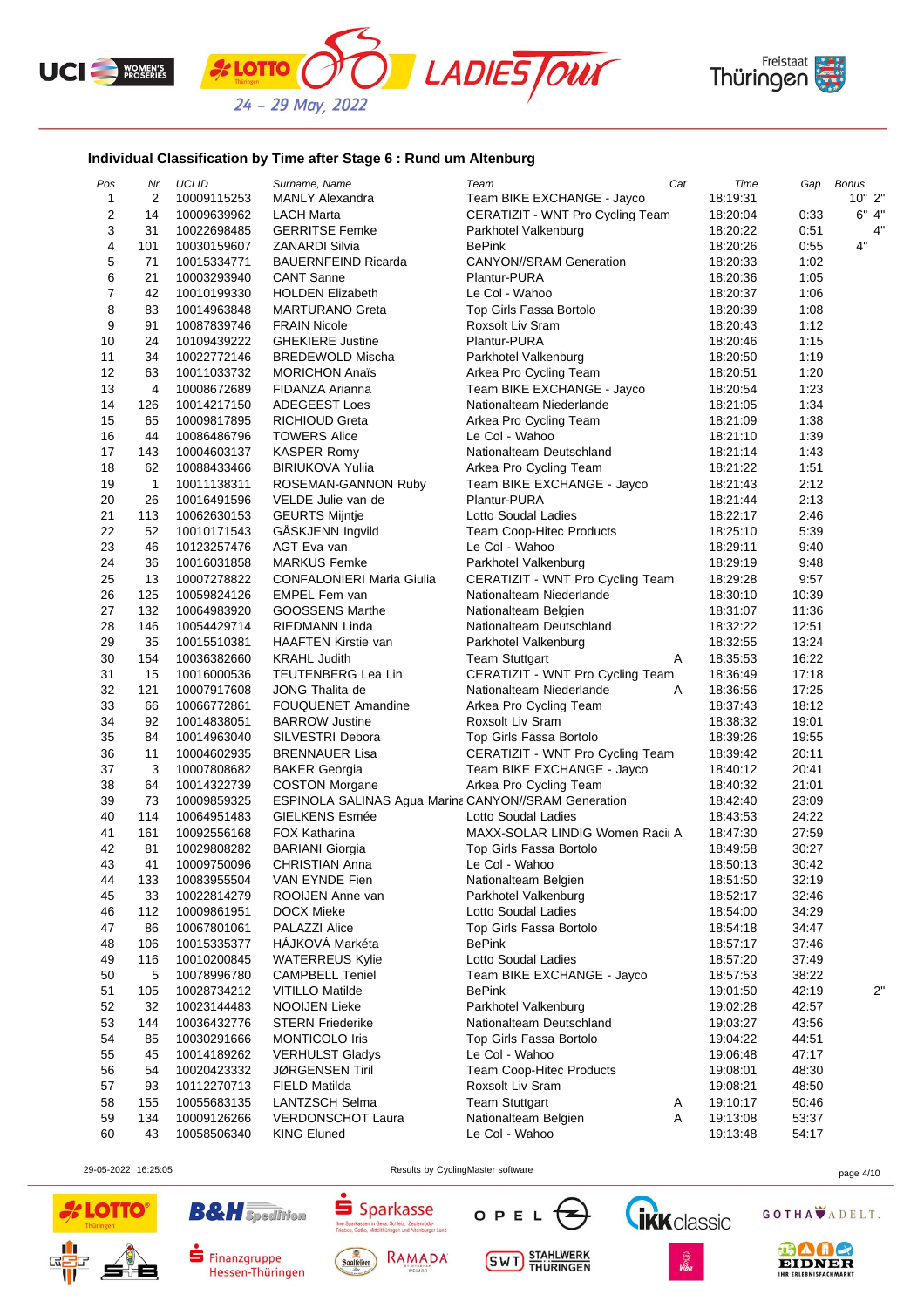





| Pos | Nr  | <b>UCI ID</b> | Surname, Name              | Team                             | Cat | Time     | Gap     | <b>Bonus</b> |
|-----|-----|---------------|----------------------------|----------------------------------|-----|----------|---------|--------------|
| 61  | 12  | 10010169220   | <b>BRAUßE Franziska</b>    | CERATIZIT - WNT Pro Cycling Team |     | 19:14:17 | 54:46   |              |
| 62  | 135 | 10059925873   | <b>MEERTENS Lone</b>       | Nationalteam Belgien             |     | 19:14:44 | 55:13   |              |
| 63  | 124 | 10023376071   | WETERING Carola van de     | Nationalteam Niederlande         |     | 19:18:11 | 58:40   |              |
| 64  | 103 | 10029945904   | <b>BRUFANI Letizia</b>     | <b>BePink</b>                    |     | 19:21:14 | 1:01:43 |              |
| 65  | 151 | 10036352247   | <b>DOPJANS Hanna</b>       | <b>Team Stuttgart</b>            | A   | 19:21:28 | 1:01:57 |              |
| 66  | 123 | 10023161560   | <b>HENGEVELD Daniek</b>    | Nationalteam Niederlande         |     | 19:22:49 | 1:03:18 |              |
| 67  | 166 | 10099254525   | <b>STARK Michelle</b>      | MAXX-SOLAR LINDIG Women Racir A  |     | 19:29:49 | 1:10:18 |              |
| 68  | 145 | 10036438537   | <b>REIGNER Lena</b>        | Nationalteam Deutschland         |     | 19:32:12 | 1:12:41 |              |
| 69  | 141 | 10036547863   | <b>BUCH Hannah</b>         | Nationalteam Deutschland         |     | 19:34:56 | 1:15:25 |              |
| 70  | 162 | 10005316590   | <b>VENTKER Lydia</b>       | MAXX-SOLAR LINDIG Women Racir A  |     | 19:35:41 | 1:16:10 |              |
| 71  | 153 | 10036347496   | <b>KASTENHUBER Sarah</b>   | <b>Team Stuttgart</b>            | A   | 19:35:48 | 1:16:17 |              |
| 72  | 16  | 10036382559   | SEIDEL Clea                | CERATIZIT - WNT Pro Cycling Team |     | 19:43:54 | 1:24:23 |              |
| 73  | 156 | 10051579126   | <b>STELLING Victoria</b>   | <b>Team Stuttgart</b>            | A   | 19:46:49 | 1:27:18 |              |
| 74  | 131 | 10009777681   | <b>DELBAERE</b> Fien       | Nationalteam Belgien             |     | 19:46:55 | 1:27:24 |              |
| 75  | 165 | 10015539986   | <b>SCHULZ Tina</b>         | MAXX-SOLAR LINDIG Women Racir A  |     | 19:46:59 | 1:27:28 |              |
| 76  | 104 | 10030483848   | <b>CRESTANELLO Lara</b>    | <b>BePink</b>                    |     | 19:47:07 | 1:27:36 |              |
| 77  | 74  | 10076897338   | NZAYISENGA Valentine       | <b>CANYON//SRAM Generation</b>   |     | 19:54:14 | 1:34:43 |              |
| 78  | 75  | 10078069422   | <b>SHARPE Llori</b>        | <b>CANYON//SRAM Generation</b>   |     | 19:55:42 | 1:36:11 |              |
| 79  | 53  | 10092910321   | <b>IVERSEN Ane</b>         | <b>Team Coop-Hitec Products</b>  |     | 19:58:24 | 1:38:53 |              |
| 80  | 152 | 10075497710   | PÖHL Kerstin               | <b>Team Stuttgart</b>            | A   | 19:58:47 | 1:39:16 |              |
| 81  | 142 | 10054101227   | <b>JÄHRIG Fabienne</b>     | Nationalteam Deutschland         | A   | 20:02:26 | 1:42:55 |              |
| 82  | 82  | 10029383102   | <b>MICHIELETTO Vanessa</b> | Top Girls Fassa Bortolo          |     | 20:10:56 | 1:51:25 |              |
| 83  | 164 | 10086772241   | <b>HILD Amelie</b>         | MAXX-SOLAR LINDIG Women Racir A  |     | 20:13:04 | 1:53:33 |              |
| 84  | 136 | 10023335857   | <b>KNAVEN Senne</b>        | Nationalteam Belgien             |     | 20:13:20 | 1:53:49 |              |
| 85  | 56  | 10010790121   | <b>RIFFEL Christa</b>      | <b>Team Coop-Hitec Products</b>  |     | 20:21:54 | 2:02:23 |              |

29-05-2022 16:25:05 Results by CyclingMaster software page 5/10



**B&H** Spedition

 $\blacksquare$  Finanzgruppe

Hessen-Thüringen









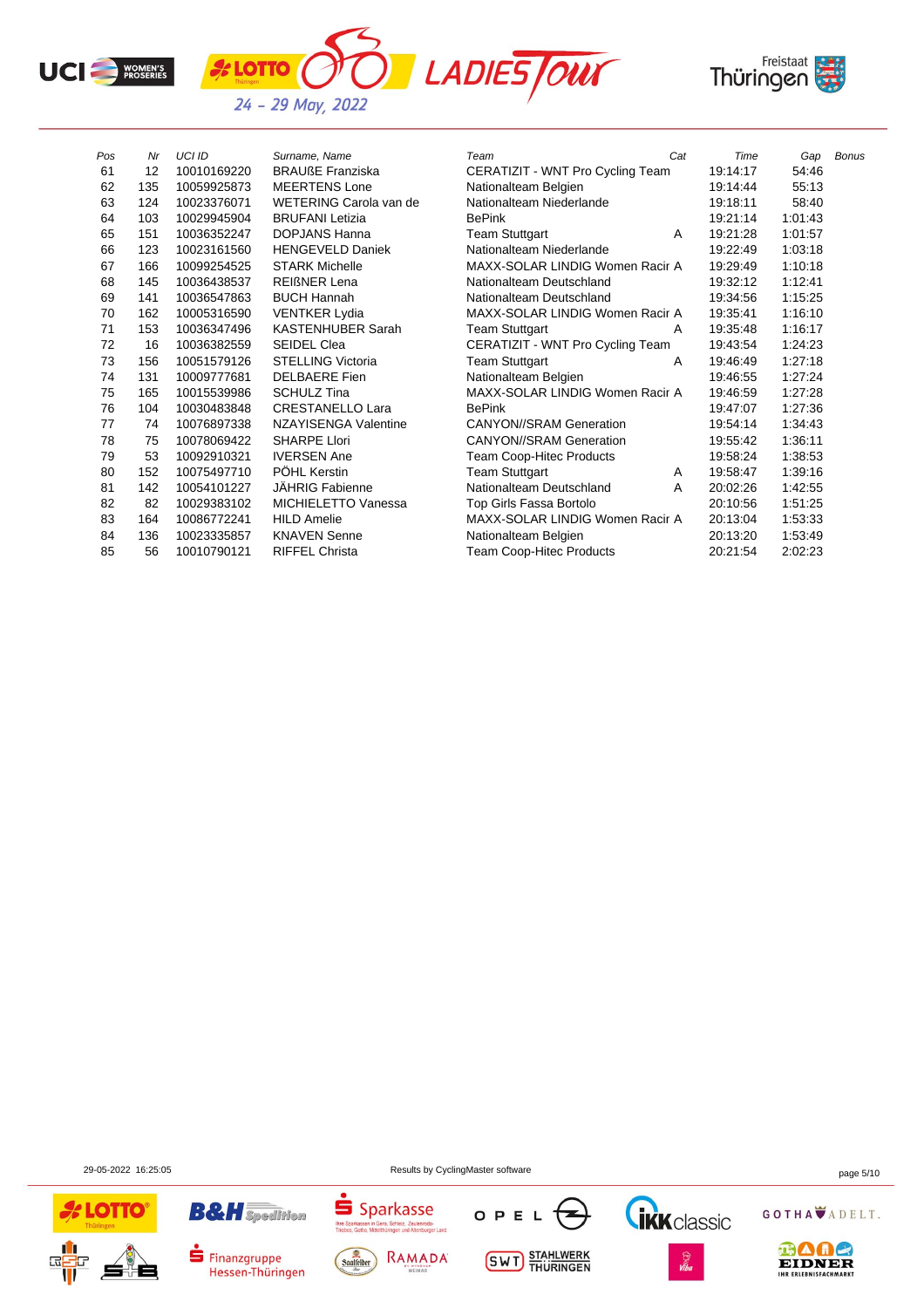





## **Young Riders Result Stage 6 : Rund um Altenburg**

*k* **LOTTO** 

| Pos            | Nr  | <b>UCI ID</b> | Surname, Name               | Team                             | Time    | Gap   |
|----------------|-----|---------------|-----------------------------|----------------------------------|---------|-------|
| 1              | 101 | 10030159607   | <b>ZANARDI Silvia</b>       | <b>BePink</b>                    | 2:36:29 |       |
| $\overline{2}$ | 132 | 10064983920   | <b>GOOSSENS Marthe</b>      | Nationalteam Belgien             | 2:36:29 |       |
| 3              | 71  | 10015334771   | <b>BAUERNFEIND Ricarda</b>  | <b>CANYON//SRAM Generation</b>   | 2:36:29 |       |
| 4              | 31  | 10022698485   | <b>GERRITSE Femke</b>       | Parkhotel Valkenburg             | 2:36:29 |       |
| 5              | 114 | 10064951483   | <b>GIELKENS Esmée</b>       | Lotto Soudal Ladies              | 2:36:29 |       |
| 6              | 66  | 10066772861   | <b>FOUQUENET Amandine</b>   | Arkea Pro Cycling Team           | 2:36:29 |       |
| $\overline{7}$ | 125 | 10059824126   | <b>EMPEL Fem van</b>        | Nationalteam Niederlande         | 2:36:29 |       |
| 8              | 34  | 10022772146   | <b>BREDEWOLD Mischa</b>     | Parkhotel Valkenburg             | 2:36:37 | 0:08  |
| 9              | 44  | 10086486796   | <b>TOWERS Alice</b>         | Le Col - Wahoo                   | 2:36:37 | 0:08  |
| 10             | 106 | 10015335377   | HÁJKOVÁ Markéta             | <b>BePink</b>                    | 2:36:44 | 0:15  |
| 11             | 81  | 10029808282   | <b>BARIANI Giorgia</b>      | Top Girls Fassa Bortolo          | 2:36:45 | 0:16  |
| 12             | 144 | 10036432776   | <b>STERN Friederike</b>     | Nationalteam Deutschland         | 2:36:47 | 0:18  |
| 13             | 43  | 10058506340   | <b>KING Eluned</b>          | Le Col - Wahoo                   | 2:36:47 | 0:18  |
| 14             | 154 | 10036382660   | <b>KRAHL Judith</b>         | <b>Team Stuttgart</b>            | 2:36:47 | 0:18  |
| 15             | 113 | 10062630153   | <b>GEURTS Mijntje</b>       | Lotto Soudal Ladies              | 2:36:47 | 0:18  |
| 16             | 32  | 10023144483   | <b>NOOIJEN Lieke</b>        | Parkhotel Valkenburg             | 2:36:47 | 0:18  |
| 17             | 146 | 10054429714   | <b>RIEDMANN Linda</b>       | Nationalteam Deutschland         | 2:36:55 | 0:26  |
| 18             | 155 | 10055683135   | LANTZSCH Selma              | <b>Team Stuttgart</b>            | 2:36:57 | 0:28  |
| 19             | 85  | 10030291666   | <b>MONTICOLO Iris</b>       | Top Girls Fassa Bortolo          | 2:37:09 | 0:40  |
| 20             | 86  | 10067801061   | <b>PALAZZI Alice</b>        | Top Girls Fassa Bortolo          | 2:37:09 | 0:40  |
| 21             | 33  | 10022814279   | ROOIJEN Anne van            | Parkhotel Valkenburg             | 2:37:15 | 0:46  |
| 22             | 123 | 10023161560   | <b>HENGEVELD Daniek</b>     | Nationalteam Niederlande         | 2:37:33 | 1:04  |
| 23             | 145 | 10036438537   | <b>REIGNER Lena</b>         | Nationalteam Deutschland         | 2:37:44 | 1:15  |
| 24             | 103 | 10029945904   | <b>BRUFANI</b> Letizia      | <b>BePink</b>                    | 2:48:52 | 12:23 |
| 25             | 141 | 10036547863   | <b>BUCH Hannah</b>          | Nationalteam Deutschland         | 2:48:52 | 12:23 |
| 26             | 105 | 10028734212   | <b>VITILLO Matilde</b>      | <b>BePink</b>                    | 2:48:52 | 12:23 |
| 27             | 151 | 10036352247   | <b>DOPJANS Hanna</b>        | <b>Team Stuttgart</b>            | 2:48:52 | 12:23 |
| 28             | 136 | 10023335857   | <b>KNAVEN Senne</b>         | Nationalteam Belgien             | 2:51:04 | 14:35 |
| 29             | 16  | 10036382559   | <b>SEIDEL Clea</b>          | CERATIZIT - WNT Pro Cycling Team | 2:51:04 | 14:35 |
| 30             | 54  | 10020423332   | <b>JØRGENSEN Tiril</b>      | Team Coop-Hitec Products         | 2:51:04 | 14:35 |
| 31             | 124 | 10023376071   | WETERING Carola van de      | Nationalteam Niederlande         | 2:51:04 | 14:35 |
| 32             | 156 | 10051579126   | <b>STELLING Victoria</b>    | <b>Team Stuttgart</b>            | 2:51:04 | 14:35 |
| 33             | 142 | 10054101227   | JÄHRIG Fabienne             | Nationalteam Deutschland         | 2:51:08 | 14:39 |
| 34             | 75  | 10078069422   | <b>SHARPE Llori</b>         | <b>CANYON//SRAM Generation</b>   | 2:51:09 | 14:40 |
| 35             | 153 | 10036347496   | <b>KASTENHUBER Sarah</b>    | <b>Team Stuttgart</b>            | 2:51:09 | 14:40 |
| 36             | 104 | 10030483848   | <b>CRESTANELLO Lara</b>     | <b>BePink</b>                    | 2:51:09 | 14:40 |
| 37             | 74  | 10076897338   | <b>NZAYISENGA Valentine</b> | <b>CANYON//SRAM Generation</b>   | 2:51:15 | 14:46 |





**B&H** Spedition

Finanzgruppe

Hessen-Thüringen





**SWT** STAHLWERK



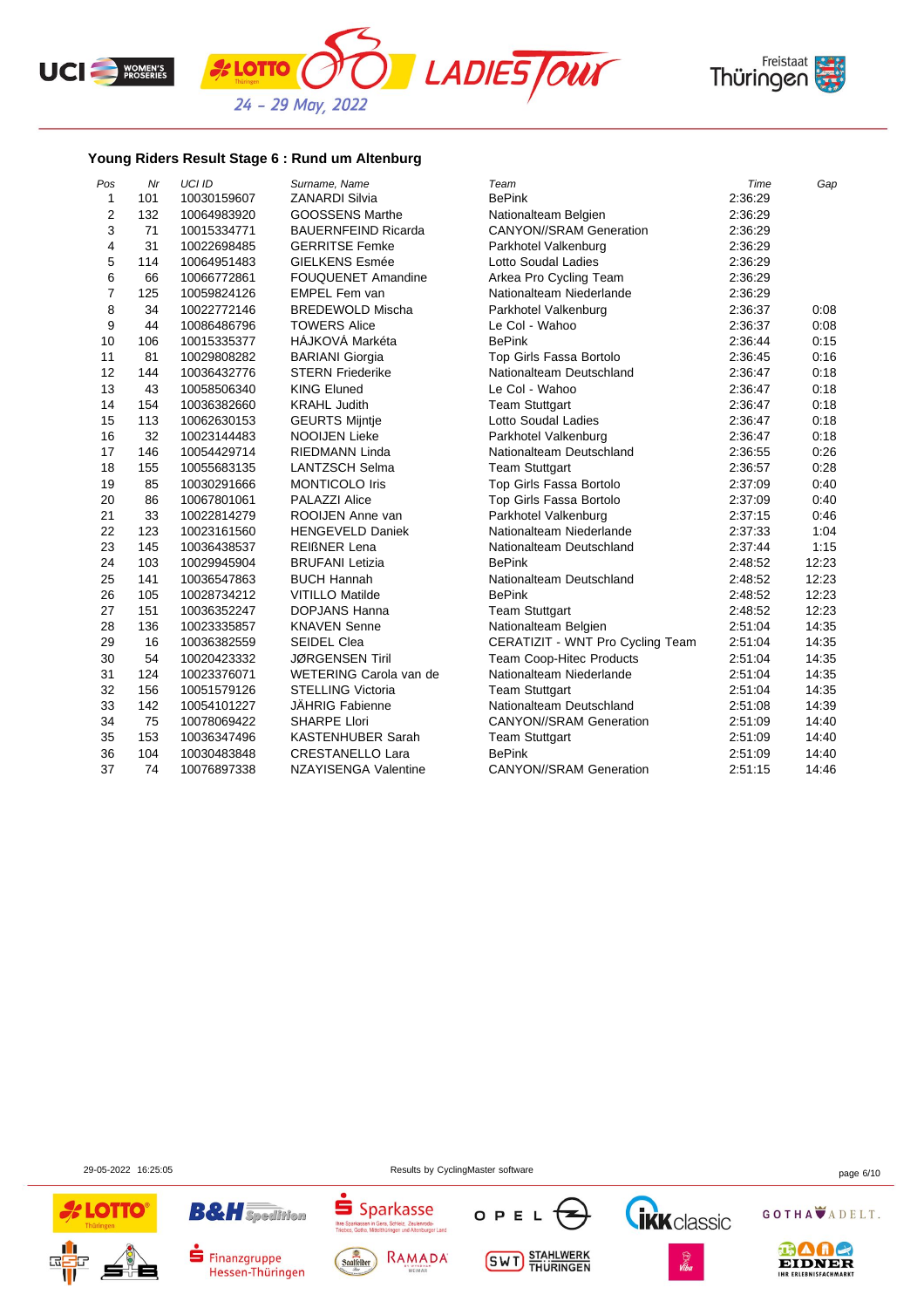





## **Young Riders Classification after Stage 6 : Rund um Altenburg**

*k* **LOTTO** 

| Pos            | Nr  | <b>UCI ID</b> | Surname, Name               | Team                             | Time     | Gap     |
|----------------|-----|---------------|-----------------------------|----------------------------------|----------|---------|
| $\mathbf{1}$   | 31  | 10022698485   | <b>GERRITSE Femke</b>       | Parkhotel Valkenburg             | 18:20:22 |         |
| $\mathbf 2$    | 101 | 10030159607   | <b>ZANARDI Silvia</b>       | <b>BePink</b>                    | 18:20:26 | 0:04    |
| 3              | 71  | 10015334771   | <b>BAUERNFEIND Ricarda</b>  | <b>CANYON//SRAM Generation</b>   | 18:20:33 | 0:11    |
| 4              | 34  | 10022772146   | <b>BREDEWOLD Mischa</b>     | Parkhotel Valkenburg             | 18:20:50 | 0:28    |
| 5              | 44  | 10086486796   | <b>TOWERS Alice</b>         | Le Col - Wahoo                   | 18:21:10 | 0:48    |
| 6              | 113 | 10062630153   | <b>GEURTS Mijntje</b>       | Lotto Soudal Ladies              | 18:22:17 | 1:55    |
| $\overline{7}$ | 125 | 10059824126   | <b>EMPEL Fem van</b>        | Nationalteam Niederlande         | 18:30:10 | 9:48    |
| 8              | 132 | 10064983920   | <b>GOOSSENS Marthe</b>      | Nationalteam Belgien             | 18:31:07 | 10:45   |
| 9              | 146 | 10054429714   | <b>RIEDMANN Linda</b>       | Nationalteam Deutschland         | 18:32:22 | 12:00   |
| 10             | 154 | 10036382660   | <b>KRAHL Judith</b>         | <b>Team Stuttgart</b>            | 18:35:53 | 15:31   |
| 11             | 66  | 10066772861   | <b>FOUQUENET Amandine</b>   | Arkea Pro Cycling Team           | 18:37:43 | 17:21   |
| 12             | 114 | 10064951483   | <b>GIELKENS Esmée</b>       | Lotto Soudal Ladies              | 18:43:53 | 23:31   |
| 13             | 81  | 10029808282   | <b>BARIANI Giorgia</b>      | Top Girls Fassa Bortolo          | 18:49:58 | 29:36   |
| 14             | 33  | 10022814279   | ROOIJEN Anne van            | Parkhotel Valkenburg             | 18:52:17 | 31:55   |
| 15             | 86  | 10067801061   | PALAZZI Alice               | Top Girls Fassa Bortolo          | 18:54:18 | 33:56   |
| 16             | 106 | 10015335377   | HÁJKOVÁ Markéta             | <b>BePink</b>                    | 18:57:17 | 36:55   |
| 17             | 105 | 10028734212   | <b>VITILLO Matilde</b>      | <b>BePink</b>                    | 19:01:50 | 41:28   |
| 18             | 32  | 10023144483   | <b>NOOIJEN Lieke</b>        | Parkhotel Valkenburg             | 19:02:28 | 42:06   |
| 19             | 144 | 10036432776   | <b>STERN Friederike</b>     | Nationalteam Deutschland         | 19:03:27 | 43:05   |
| 20             | 85  | 10030291666   | <b>MONTICOLO Iris</b>       | Top Girls Fassa Bortolo          | 19:04:22 | 44:00   |
| 21             | 54  | 10020423332   | <b>JØRGENSEN Tiril</b>      | Team Coop-Hitec Products         | 19:08:01 | 47:39   |
| 22             | 155 | 10055683135   | <b>LANTZSCH Selma</b>       | <b>Team Stuttgart</b>            | 19:10:17 | 49:55   |
| 23             | 43  | 10058506340   | <b>KING Eluned</b>          | Le Col - Wahoo                   | 19:13:48 | 53:26   |
| 24             | 124 | 10023376071   | WETERING Carola van de      | Nationalteam Niederlande         | 19:18:11 | 57:49   |
| 25             | 103 | 10029945904   | <b>BRUFANI Letizia</b>      | <b>BePink</b>                    | 19:21:14 | 1:00:52 |
| 26             | 151 | 10036352247   | <b>DOPJANS Hanna</b>        | <b>Team Stuttgart</b>            | 19:21:28 | 1:01:06 |
| 27             | 123 | 10023161560   | <b>HENGEVELD Daniek</b>     | Nationalteam Niederlande         | 19:22:49 | 1:02:27 |
| 28             | 145 | 10036438537   | <b>REIßNER Lena</b>         | Nationalteam Deutschland         | 19:32:12 | 1:11:50 |
| 29             | 141 | 10036547863   | <b>BUCH Hannah</b>          | Nationalteam Deutschland         | 19:34:56 | 1:14:34 |
| 30             | 153 | 10036347496   | <b>KASTENHUBER Sarah</b>    | <b>Team Stuttgart</b>            | 19:35:48 | 1:15:26 |
| 31             | 16  | 10036382559   | <b>SEIDEL Clea</b>          | CERATIZIT - WNT Pro Cycling Team | 19:43:54 | 1:23:32 |
| 32             | 156 | 10051579126   | <b>STELLING Victoria</b>    | <b>Team Stuttgart</b>            | 19:46:49 | 1:26:27 |
| 33             | 104 | 10030483848   | <b>CRESTANELLO Lara</b>     | <b>BePink</b>                    | 19:47:07 | 1:26:45 |
| 34             | 74  | 10076897338   | <b>NZAYISENGA Valentine</b> | <b>CANYON//SRAM Generation</b>   | 19:54:14 | 1:33:52 |
| 35             | 75  | 10078069422   | <b>SHARPE Llori</b>         | <b>CANYON//SRAM Generation</b>   | 19:55:42 | 1:35:20 |
| 36             | 142 | 10054101227   | <b>JÄHRIG Fabienne</b>      | Nationalteam Deutschland         | 20:02:26 | 1:42:04 |
| 37             | 136 | 10023335857   | <b>KNAVEN Senne</b>         | Nationalteam Belgien             | 20:13:20 | 1:52:58 |





**B&H** Spedition

Finanzgruppe

Hessen-Thüringen









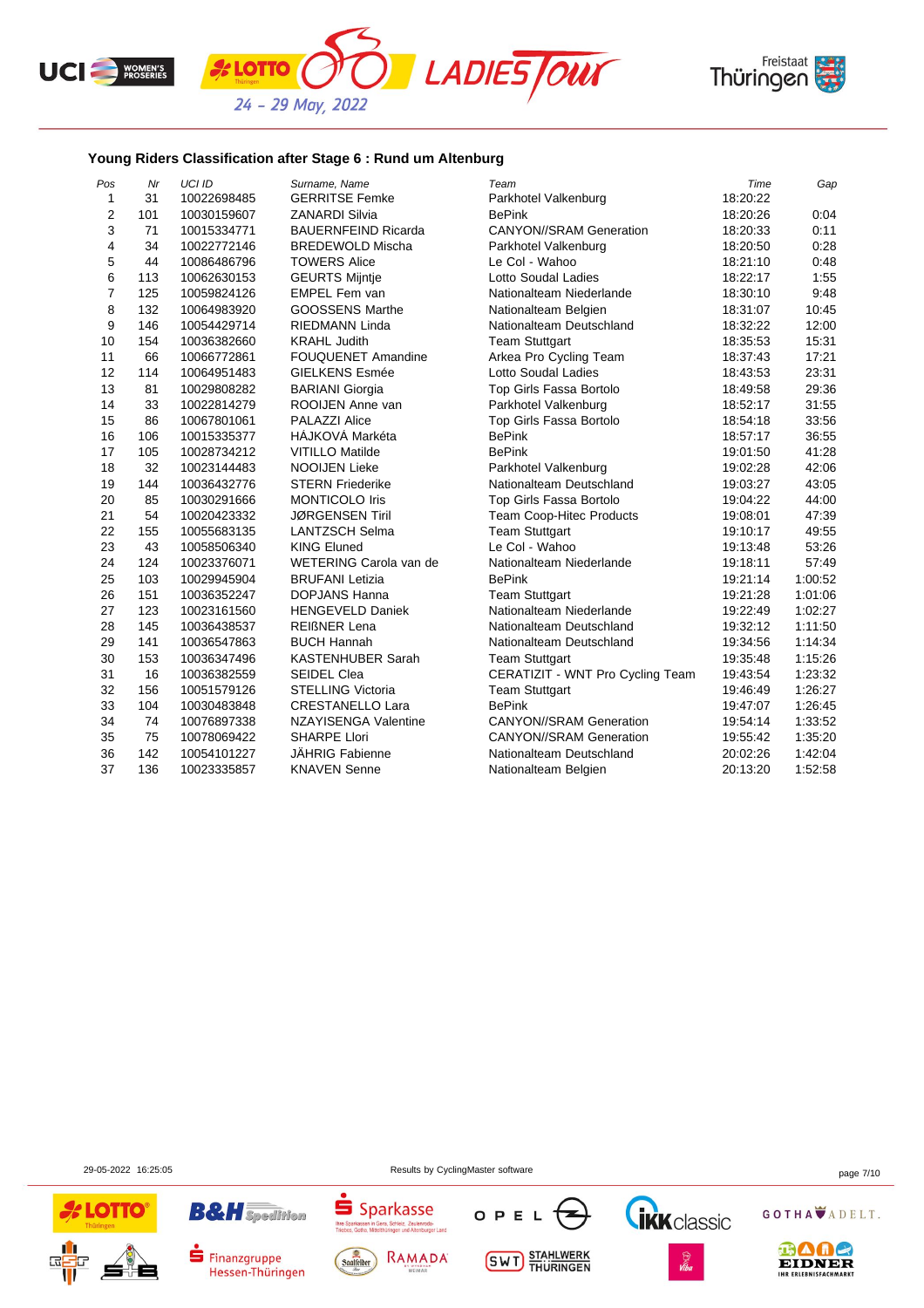



# **Sprint Classification - Stage 6 : Rund um Altenburg**

| Sprint 1        |     |             |                        |                                  |        |         |
|-----------------|-----|-------------|------------------------|----------------------------------|--------|---------|
| Pos             | Nr  | UCI ID      | Surname, Name          | Team                             | Points | Seconds |
|                 | 31  | 10022698485 | <b>GERRITSE Femke</b>  | Parkhotel Valkenburg             | 3      | 3       |
| 2               | 105 | 10028734212 | <b>VITILLO Matilde</b> | <b>BePink</b>                    | 2      | 2       |
| 3               | 14  | 10009639962 | <b>LACH Marta</b>      | CERATIZIT - WNT Pro Cycling Team |        |         |
| <b>Sprint 2</b> |     |             |                        |                                  |        |         |
| Pos             | Nr  | UCI ID      | Surname, Name          | Team                             | Points | Seconds |
|                 | 14  | 10009639962 | <b>LACH Marta</b>      | CERATIZIT - WNT Pro Cycling Team | 3      | 3       |
| 2               | 2   | 10009115253 | <b>MANLY Alexandra</b> | Team BIKE EXCHANGE - Jayco       | 2      | 2       |
| 3               | 31  | 10022698485 | <b>GERRITSE Femke</b>  | Parkhotel Valkenburg             |        |         |
| <b>Finish</b>   |     |             |                        |                                  |        |         |
| Pos             | Nr  | UCI ID      | Surname, Name          | Team                             | Points |         |
|                 | 2   | 10009115253 | <b>MANLY Alexandra</b> | Team BIKE EXCHANGE - Jayco       | 5      |         |
| 2               | 14  | 10009639962 | <b>LACH Marta</b>      | CERATIZIT - WNT Pro Cycling Team | 4      |         |
| 3               | 101 | 10030159607 | <b>ZANARDI Silvia</b>  | <b>BePink</b>                    | 3      |         |
| 4               | 52  | 10010171543 | GÅSKJENN Ingvild       | <b>Team Coop-Hitec Products</b>  | 2      |         |
| 5               |     | 10011138311 | ROSEMAN-GANNON Ruby    | Team BIKE EXCHANGE - Jayco       |        |         |

#### **Sprint Classification after Stage 6 : Rund um Altenburg**

| Nr  | Name                             | Team       |   | 2 | 3 | 4 | 5  | 6 | Total          |
|-----|----------------------------------|------------|---|---|---|---|----|---|----------------|
| 2   | <b>MANLY Alexandra</b>           | <b>BEX</b> | 8 | 3 | 8 | 5 | 8  | 7 | 39             |
| 14  | <b>LACH Marta</b>                | <b>WNT</b> |   |   | 4 | 3 | 6  | 8 | 22             |
| 36  | <b>MARKUS Femke</b>              | <b>PHV</b> | 4 | 3 | 9 | 5 |    |   | 21             |
| 31  | <b>GERRITSE Femke</b>            | <b>PHV</b> |   |   | 3 | 4 | 3  | 4 | 14             |
| 62  | <b>BIRIUKOVA Yulija</b>          | <b>ARK</b> |   |   |   |   | 11 |   | 11             |
|     | ROSEMAN-GANNON Ruby              | <b>BEX</b> | 4 | 2 | 4 |   |    |   | 11             |
| 101 | <b>ZANARDI Silvia</b>            | <b>BPK</b> | 3 |   | 2 |   | 2  | 3 | 11             |
| 13  | <b>CONFALONIERI Maria Giulia</b> | WNT        | 2 | 4 |   |   |    |   | 7              |
| 71  | <b>BAUERNFEIND Ricarda</b>       | CSG        |   |   | 2 | 4 |    |   | 6              |
| 3   | <b>BAKER Georgia</b>             | <b>BEX</b> |   | 5 |   |   |    |   | 5              |
| 21  | <b>CANT Sanne</b>                | <b>PLP</b> |   |   |   | 4 |    |   | 5              |
| 52  | <b>GASKJENN Ingvild</b>          | <b>HPU</b> |   |   |   |   |    | 2 | 4              |
| 26  | VELDE Julie van de               | <b>PLP</b> |   | 3 |   |   |    |   | 3              |
| 161 | <b>FOX Katharina</b>             | <b>MSL</b> |   | 3 |   |   |    |   | 3              |
| 42  | <b>HOLDEN Elizabeth</b>          | LEW        | 2 |   |   |   |    |   | 3              |
| 34  | <b>BREDEWOLD Mischa</b>          | <b>PHV</b> | 2 |   |   |   |    |   | $\overline{2}$ |
| 63  | <b>MORICHON Anaïs</b>            | ARK        |   |   |   |   | 2  |   | 2              |
| 73  | ESPINOLA SALINAS Agua Marina     | CSG        |   | 2 |   |   |    |   | 2              |
| 105 | <b>VITILLO Matilde</b>           | <b>BPK</b> |   |   |   |   |    | 2 | 2              |
| 81  | <b>BARIANI Giorgia</b>           | TOP        |   |   |   |   |    |   |                |
|     |                                  |            |   |   |   |   |    |   |                |

**B&H** Spedition

Finanzgruppe

Hessen-Thüringen

29-05-2022 16:25:05 Results by CyclingMaster software page 8/10

OPEL

**SWT** STAHLWERK





Gera, Schleiz, Zeulenroda-<br>Itelthüringen und Altenburger Land

RAMADA

 $S<sub>parkasse</sub>$ 

Thre Sp

Saalfelder

GOTHA ADELT.

**Tikk** classic

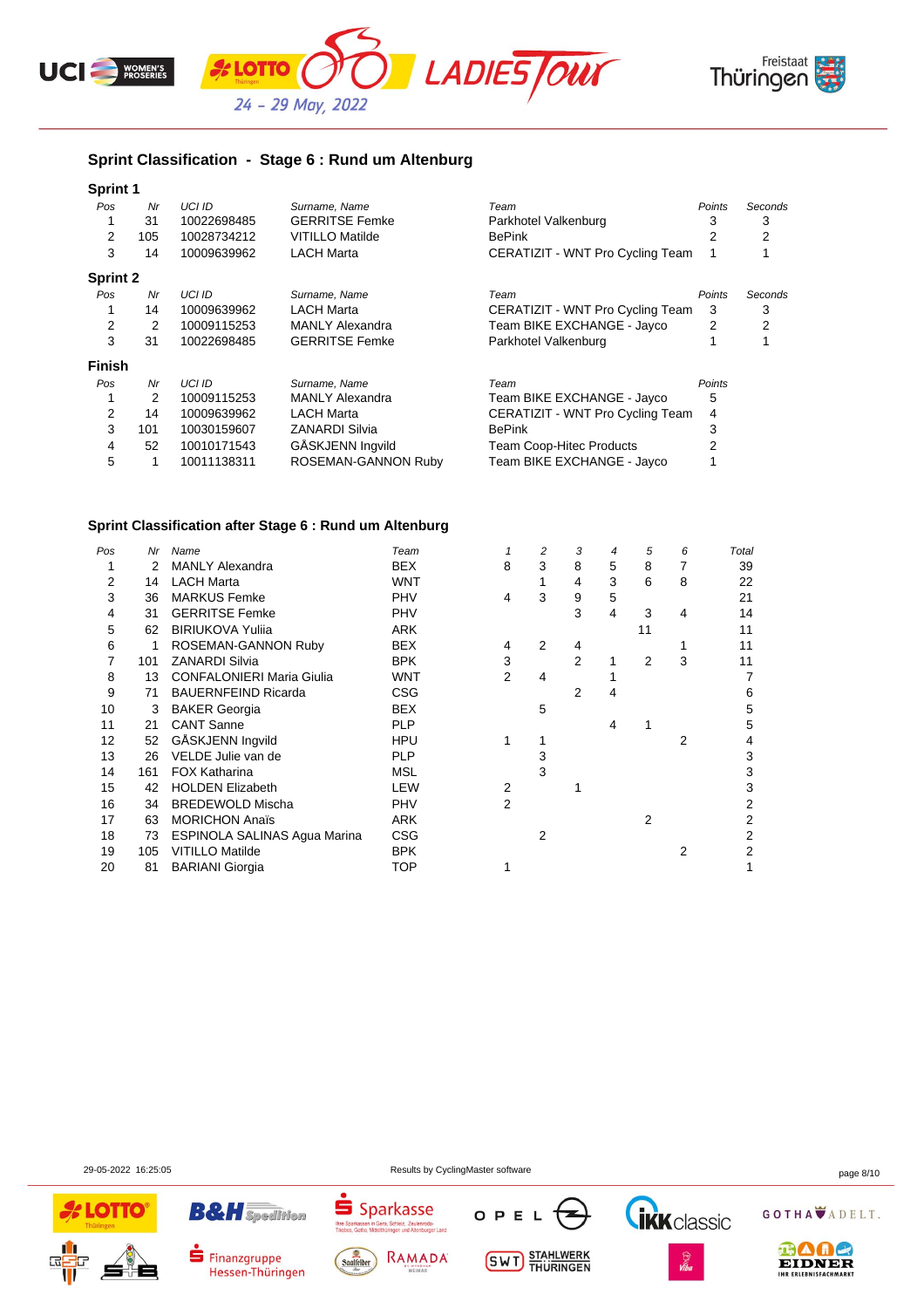



# **Mountain Classification - Stage 6 : Rund um Altenburg**

# **Mehna 1 (Cat 3)**

| Pos | Nr              | UCI ID      | Surname, Name          | Team                       | Points |
|-----|-----------------|-------------|------------------------|----------------------------|--------|
| 1   | 106             | 10015335377 | HÁJKOVÁ Markéta        | <b>BePink</b>              | 3      |
| 2   | 83              | 10014963848 | <b>MARTURANO Greta</b> | Top Girls Fassa Bortolo    | 2      |
| 3   | 132             | 10064983920 | GOOSSENS Marthe        | Nationalteam Belgien       |        |
|     | Mehna 2 (Cat 3) |             |                        |                            |        |
| Pos | Nr              | UCI ID      | Surname, Name          | Team                       | Points |
| 1   | 64              | 10014322739 | <b>COSTON Morgane</b>  | Arkea Pro Cycling Team     | 3      |
| 2   | 121             | 10007917608 | JONG Thalita de        | Nationalteam Niederlande   | 2      |
| 3   | 5               | 10078996780 | <b>CAMPBELL Teniel</b> | Team BIKE EXCHANGE - Jayco |        |

#### **Mountain Classification after Stage 6 : Rund um Altenburg**

| Pos | Nr  | <b>UCI ID</b> | Surname, Name                                               | Team                           | Points |
|-----|-----|---------------|-------------------------------------------------------------|--------------------------------|--------|
|     | 24  | 10109439222   | <b>GHEKIERE Justine</b>                                     | Plantur-PURA                   | 43     |
| 2   | 84  | 10014963040   | SILVESTRI Debora                                            | Top Girls Fassa Bortolo        | 17     |
| 3   | 71  | 10015334771   | <b>BAUERNFEIND Ricarda</b>                                  | <b>CANYON//SRAM Generation</b> | 12     |
| 4   | 26  | 10016491596   | VELDE Julie van de                                          | Plantur-PURA                   | 9      |
| 5   | 46  | 10123257476   | AGT Eva van                                                 | Le Col - Wahoo                 |        |
| 6   | 161 | 10092556168   | <b>FOX Katharina</b>                                        | MAXX-SOLAR LINDIG Women Racing | 5      |
| 7   | 64  | 10014322739   | <b>COSTON Morgane</b>                                       | Arkea Pro Cycling Team         | 5      |
| 8   | 2   | 10009115253   | <b>MANLY Alexandra</b>                                      | Team BIKE EXCHANGE - Jayco     | 5      |
| 9   | 83  | 10014963848   | <b>MARTURANO Greta</b>                                      | Top Girls Fassa Bortolo        | 5      |
| 10  | 4   | 10008672689   | FIDANZA Arianna                                             | Team BIKE EXCHANGE - Jayco     | 5      |
| 11  | 62  | 10088433466   | <b>BIRIUKOVA Yulija</b>                                     | Arkea Pro Cycling Team         | 3      |
| 12  | 106 | 10015335377   | HÁJKOVÁ Markéta                                             | <b>BePink</b>                  | 3      |
| 13  | 126 | 10014217150   | <b>ADEGEEST Loes</b>                                        | Nationalteam Niederlande       | 3      |
| 14  | 73  | 10009859325   | <b>ESPINOLA SALINAS Agua Marina CANYON//SRAM Generation</b> |                                | 3      |
| 15  | 34  | 10022772146   | <b>BREDEWOLD Mischa</b>                                     | Parkhotel Valkenburg           | 2      |
| 16  | 1   | 10011138311   | ROSEMAN-GANNON Ruby                                         | Team BIKE EXCHANGE - Jayco     | 2      |
| 17  | 121 | 10007917608   | <b>JONG Thalita de</b>                                      | Nationalteam Niederlande       | 2      |
| 18  | 92  | 10014838051   | <b>BARROW Justine</b>                                       | Roxsolt Liv Sram               | 2      |
| 19  | 132 | 10064983920   | GOOSSENS Marthe                                             | Nationalteam Belgien           |        |
| 20  | 5   | 10078996780   | <b>CAMPBELL Teniel</b>                                      | Team BIKE EXCHANGE - Jayco     |        |

29-05-2022 16:25:05 Results by CyclingMaster software page 9/10

OPEL

**SWT** STAHLWERK



lhre S

Saalfelder

**B&H** Spedition

Finanzgruppe

Hessen-Thüringen

 $S<sub>parkasse</sub>$ 

Gera, Schleiz, Zeulenroda-<br>ttelthüringen und Altenburger Land

RAMADA

GOTHA ADELT.

**Tikk** classic